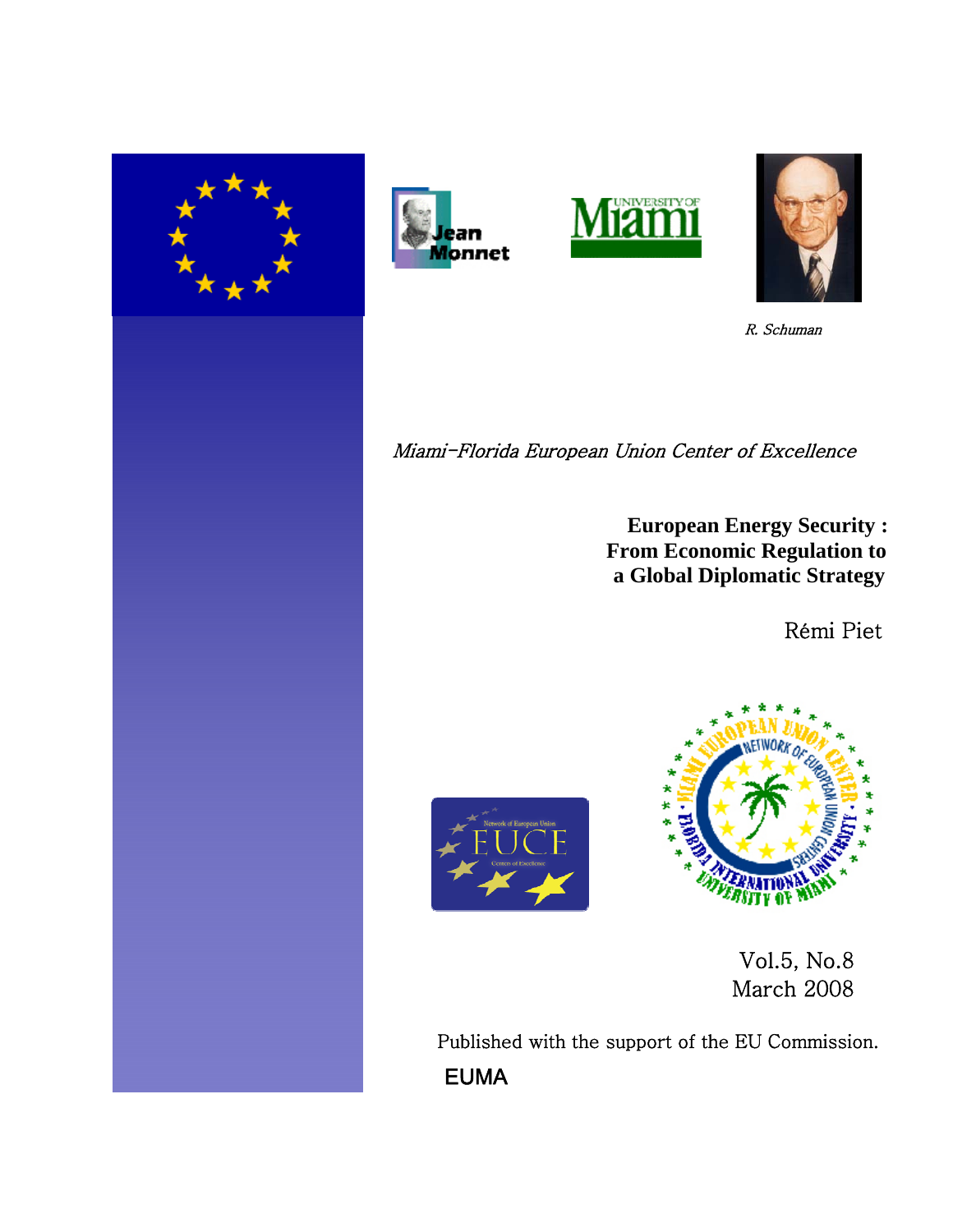*European Union Miami Analysis* **(EUMA), Special Series,** is a service of analytical essays on current, trend setting issues and developing news about the European Union.

These papers are produced by the Jean Monnet Chair, in cooperation with the Miami-Florida European Union Center of Excellence (a partnership of the University of Miami and Florida International University) as an outreach service for the academic, business and diplomatic communities.

Among the topics to be included in the series, the following are suggested:

- $\triangleright$  The collapse of the Constitution and its rescue
- $\triangleright$  Turkey: prospects of membership
- $\triangleright$  Immigration crisis and cultural challenges
- $\triangleright$  Security threats and responses
- $\triangleright$  The EU and Latin America
- $\triangleright$  The EU as a model and reference in the world
- $\triangleright$  The Common Agricultural Policy and other public subsidies
- $\triangleright$  The euro and the dollar
- $\triangleright$  EU image in the United States

These topics form part of the pressing agenda of the EU and represent the multifaceted and complex nature of the European integration process. These papers also seek to highlight the internal and external dynamics which influence the workings of the EU and its relationship with the rest the world.

## *Miami - Florida European Union Center Jean Monnet Chair Staff*

University of Miami **Joaquín Roy** (Director) 101 Ferré Building **María Lorca** (Associate Editor) Phone: 305-284-3266 **Rémi Piet** (Research Assistant) Web: [www.miami.edu/eucenter](http://www.miami.edu/eucenter)

1000 Memorial Drive **Astrid Boening** (Associate Director) Coral Gables, FL 33124-2231 **Shannon Gibson** (Assistant Editor) Fax: (305) 284 4406 **Maxime Larivé** (Research Assistant)

> **Florida International University Elisabeth Prugl (FIU, Co-Director)**

## *Inter-American Jean Monnet Editorial Board*

**Carlos Hakansson,** Universidad de Piura, Perú **Finn Laursen,** Dalhousie University, Halifax, Canada **Michel Levi-Coral,** Universidad Andina Simón Bolívar, Quito, Ecuador **José Luis Martínez-Estay¸** Universidad de los Andes, Santiago de Chile, Chile **Félix Peña,** Universidad Nacional de Tres de Febrero, Buenos Aires, Argentina **Stephan Sberro**, Instituto Tecnológico Autónomo de México **Eric Tremolada**, Universidad del Externado de Colombia, Bogotá, Colombia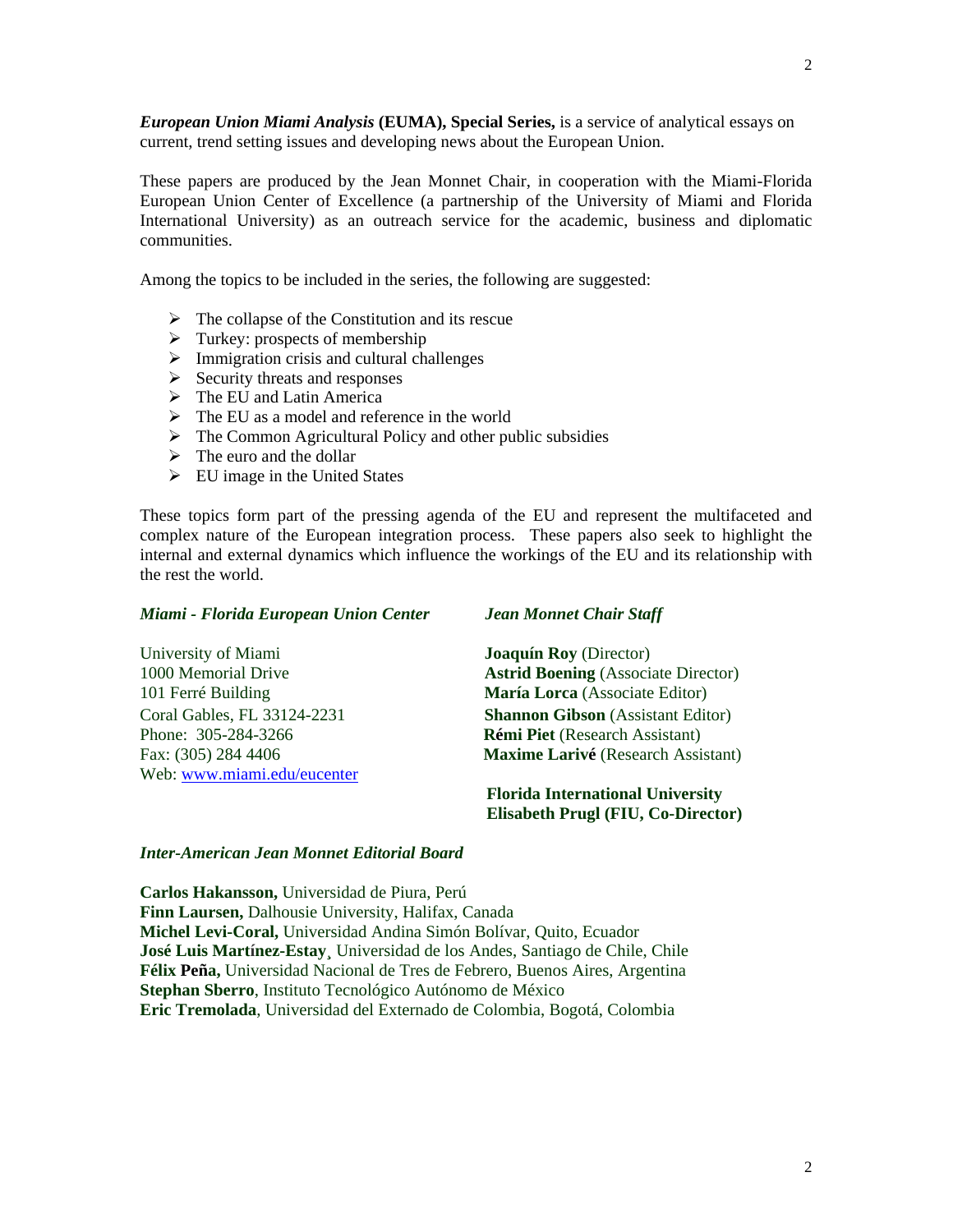# **EUROPEAN ENERGY SECURITY**  From Economic Regulation to Global Diplomatic Strategy

# **Rémi Piet**[♣](#page-2-0)

#### **Introduction**

 $\overline{\phantom{a}}$ 

The European Union (EU) is facing a growing dependence on politically risky countries in its energy imports following the decrease of Norwegian reserves. According to the European Commission, in 2030, the EU will import 90% of its oil (70% today) and 70% of its natural gas (40% today) to produce its electricity. On 22 November 2007, the European Commission presented the European Strategic Energy Technology Plan (SET-Plan). The main goal of the SET-Plan is to accelerate the development and implementation of low carbon technologies as they will play a vital role in the European Union reaching its energy and climate change targets. Those technologies might also help the European Union in limiting its dependency on Russia, North Africa and the Persian Golf countries in regards to its energy imports.

In March 2006, the European Commission published "A European Strategy for Sustainable, Competitive and Secure Energy", also commonly called the "Green Paper" which outlined three fundamental objectives. First, the European Union wants to ensure sustainability by developing competitive renewable sources of energy. Second, the objective of the Union is to optimize competitiveness in the energy sector by stimulating investments and new technology development in clean energy production and efficiency. Finally, the Union defined as a priority the reinforcement of the security of its supplies by "tackling the EU's dependence on imported energy by diversifying the energy mix, expanding energy sources and managing shortages more effectively"<sup>[1](#page-2-1)</sup>

In this paper, I will analyze the European Union policies and strategies for ensuring energy security. In doing so, I will delineate the historical reasons that delayed the development of a common strategy and the institutional framework in which the policies are decided. Then I will present the main proposals made by the European Commission as well as the latest actions and decisions taken. Finally, I will analyze the impact this strategy will have on Europe's relationship with its neighbors and the main oil and gas producing countries in the world.

<span id="page-2-0"></span><sup>♣</sup> **Rémi Piet** is a PhD candidate at the University of Miami , Coral Gables/FL, as a UM Fellow, and a research assistant at the University of Miami European Union Center . He holds a MBA in International Management (2001) and a MA in International Studies (2002) from Laval University, Canada, as well as a M.Sc. in International Economics & Economics for Developing and in Transition Countries (2005) from l'Université Paris La Sorbonne, France. His research interests include European Foreign Policy, International Political Economy, Energy Security and Environmental Conflicts, Global Warming and Renewable Energies. He has held executive positions in a French telecommunication multinational company during 5 years, overseeing operations in 22 Latin American and Caribbean countries, including extensive field experience. Other achievements include field experience on behalf of NGOs in Haiti and in the Middle East (Jordan, Israel & West Bank). Rémi Piet is currently working for the United Nations Environment Program on the MEDREP initiative which aims at developing a sustainable renewable energy market system in the greater Mediterranean Region.

<span id="page-2-1"></span><sup>&</sup>lt;sup>1</sup> European Commission Green Paper, 2006.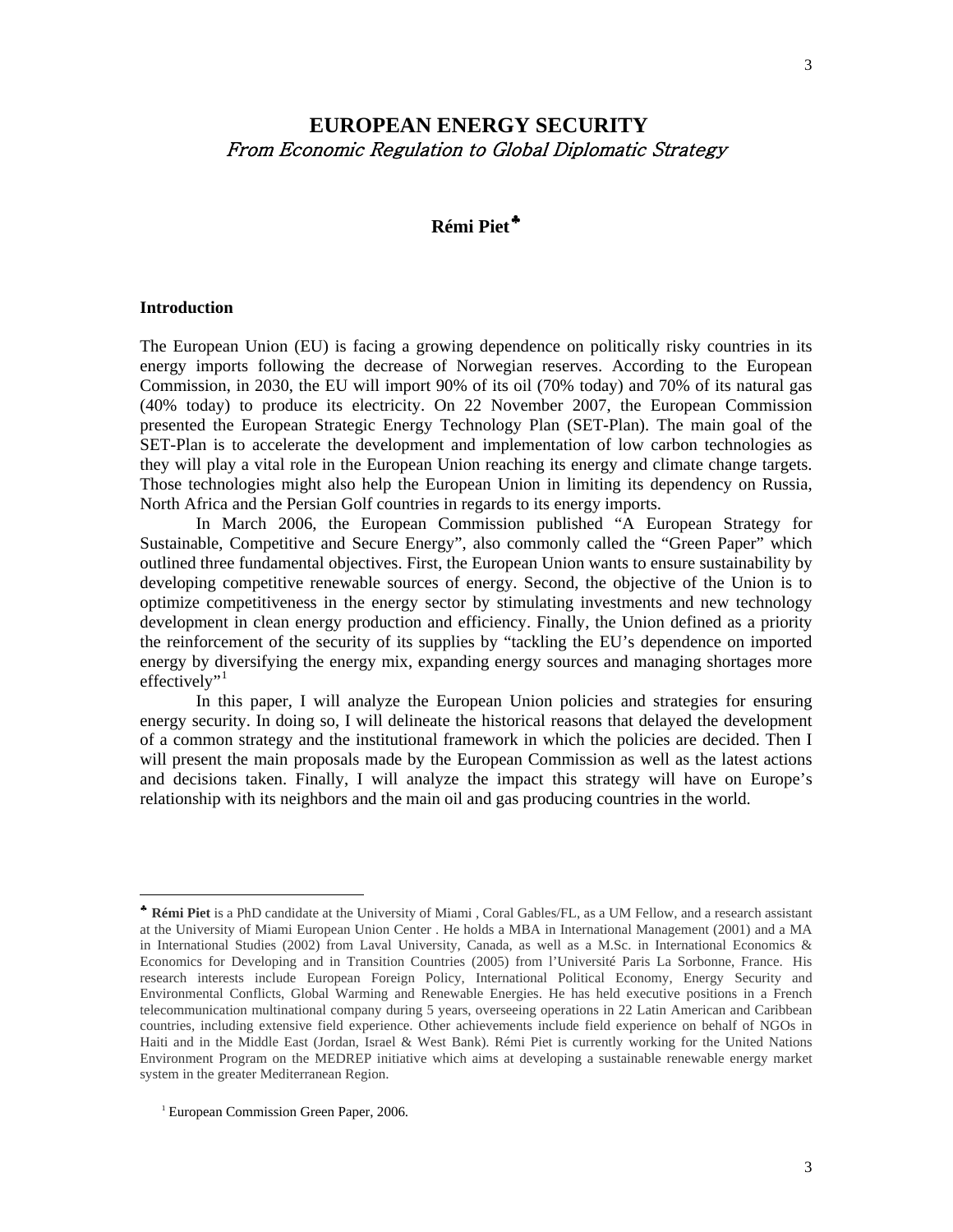#### **I. Historical and institutional background**

Janne Haaland Matlary<sup>[2](#page-3-0)</sup> explains that, although two of the three founding treaties of the European integration process dealt with energy (the European Coal and Steel Community, the ECSC, and the EURATOM treaty), the Commission attempts to move towards common policies in this sector were blocked by national monopolies and divergent national interest until the mid 1980s. Energy policies were rarely tackled by the European Union as it was difficult to find consensus between the different countries. Energy policy is a policy area in which there exist very clear national and structural interests. A country which is a large oil importer will have radically different national interests than an oil exporting country..

 Since energy, necessary for a country's industrial base, is can be considered as a strategic good, its procurement has been regarded as vital for a country's security. The immediate consequence is the fact that there has been little of a 'free market' for energy supplies. Policy cooperation within the European Union has therefore been limited<sup>[3](#page-3-1)</sup>. Stephen George offers us a historical perspective of the energy policies promoted by the European Union<sup>[4](#page-3-2)</sup>. According to him, the European Community lacked the overall competence for energy policy, despite the existence of the ECSC and EURATOM. The objective of the ECSC was to create a common coal and steel policy but no coal policy emerged and EURATOM was not successful in its goal to develop the basis of a common approach to nuclear energy. More importantly, the Treaty of Rome which created the European Community did not mention energy policy specifically. Therefore, although the decisions on competition norms were supposed to be applied to the energy sector, this 'omission' did not allow the European Community to assume a full responsibility on energy issues. As Stephen Padgett would sum it up, "*the strategic economic importance of the energy sector meant that policy autonomy was guarded jealously by national governments*"[5](#page-3-3) .

 Following the emphasis in the 1980s on privatization in previously public sectors, views about energy policy changed in Europe. From 1988, the European Community had a mandate to develop an internal energy market as part of the general single market mandate and improve a sector marked by monopolies of imports, exports, sales and transmission<sup>[6](#page-3-4)</sup>. However there was no mandate to develop a common energy policy in terms of supply security. An interesting difference is the fact that the Single European Act has brought a procedural gap between the two issues. While member states can veto most proposals in energy, and particularly in energy supply policy, proposals about the internal energy market are decided by majority voting.

 The Commission therefore used its competition powers to promote an internal energy market and to float proposals for a common energy policy. Changes in national policies and links to environmental policies also shifted the attention of interest groups to the EU level. Through the European Commission, the European Union is able to propose energy strategies and policies to its members and the nomination of a Vice President of the Commission with the title of Union Minister for Foreign Affairs, following the Treaty of Lisbon, will offer more visibility and strengthen negotiation power with the energy supplying countries<sup>[7](#page-3-5)</sup>.

<span id="page-3-0"></span> <sup>2</sup> Janne Haaland Matlary, *Energy Policy in the European Union*, The European Union Series, Macmillan London, 1997.

<span id="page-3-1"></span>R. A. Black Jnr , *Plus ca change, Plus c'est la meme chose: Nine Governments in Search of a Common Energy Policy*, in H. Wallace, W.Wallace and C. Webb, *Policy making in the European Community*, Chichester: John Wiley and Sons, 1977, 165-197. 4

Stephen George, *Politics and Policy in the European Community,* Oxford University Press, 1996. 5

<span id="page-3-3"></span><span id="page-3-2"></span>Stephen Padgett, *The Single European Energy Market: The Politics of Realization,* Journal of Common Market Studies, 1992, 30/1: 53-75. 6

<span id="page-3-4"></span>F. McGowan, *The Struggle for Power in Europe: Competition and Regulation in the Electricity Industry,* Royal Institute of International Affairs, 1993.

<span id="page-3-5"></span><sup>7</sup> Euractiv. "*Géopolitique Des Approvisionnements Énergétiques De l'UE*."

<http://www.euractiv.com/fr/industrie/geopolitique-approvisionnements-energetiques-ue/article-142797>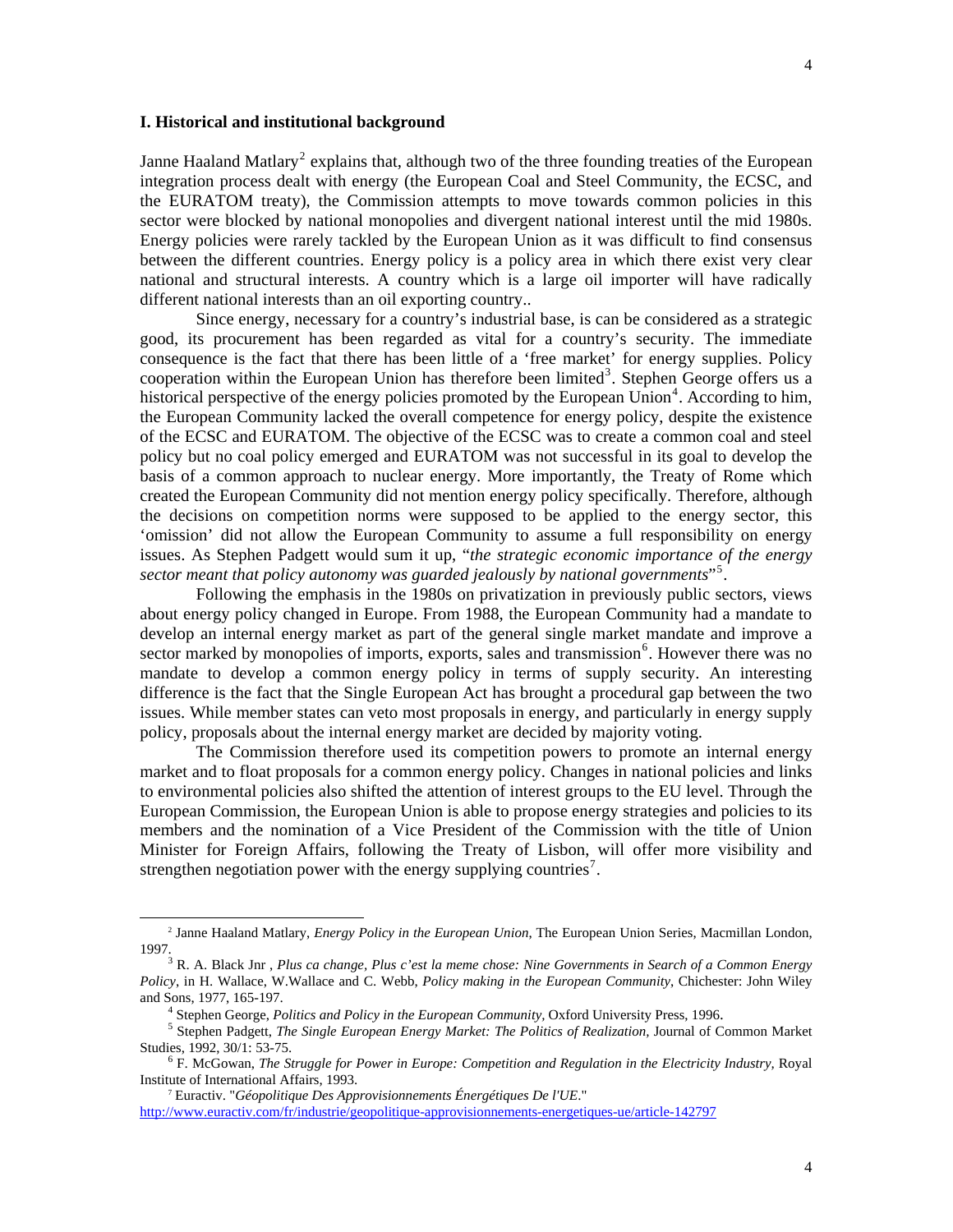## **II. Energy strategy and policies proposed by the Commission.**

An important step forward in the growth of the role of the European Union in the definition of a global energy strategy was reached in September 2002. On September 11, the European Commissioner Loyola de Palacio proposed a common management of the European strategic energy reserves which was then accepted<sup>[8](#page-4-0)</sup>. For the first time, the Commission was granted an active role in energy reserves coordination and supply policies. Since this date, its responsibilities in this sector have multiplied.

 In November 2007, during the EU-Africa-Middle East Conference in Sharm El Sheikh, Andris Piebalgs, the current Energy Commissioner for the European Union, gave a speech describing how the European Union planned to tackle the global energy security and climate change  $challenges<sup>9</sup>$  $challenges<sup>9</sup>$  $challenges<sup>9</sup>$ .

 Europe's emerging energy policy aims at developing a number of measures to achieve three sets of objectives: sustainability, competitiveness and security of supply. The internal energy market is central to all three. In September 2007, the Commission published the third "liberalization package": a series of measures that aim to address current failings of the market $^{10}$  $^{10}$  $^{10}$ . The three main areas of the proposal are:

- Requiring the ownership unbundling of transmission from supply and generation activities or the transfer of the assets to an independently run transmission operator;
- Creating of a European Agency for the Cooperation of Energy Regulators and
- Harmonizing the powers and the level of independence of national energy regulators on the basis of the highest common denominator presently existing in the EU.

The European Commission is also working to increase energy efficiency, which is the most challenging, but also the most rewarding, of all the energy policy aspects. The goal set is to have 20% savings in its energy consumption by 2020. From 2008, the European Commission will start rolling out a whole series of initiatives on energy efficiency; from minimum product standards, to better labeling, to improved building standards, to more efficient transport systems. The potential of efficiency improvement is very important, not just in terms of reducing greenhouse gas emissions, but equally in improving competitiveness. For the same reasons and taking into account EU's advanced position for regulatory approach and technologies in this area, energy efficiency and savings are also high on the agenda in the EU energy cooperation with international partners.

In order to satisfy the Kyoto agreements, in 2008 the Commission will table a revision of the Emissions Trading Scheme, taking it beyond 2012 and evolving it so that it is fit to provide the 20% greenhouse gas cuts for which the EU leaders have committed themselves by 2020. The interesting tool used by the European Commission regarding member states is that this objective will include binding national targets for emissions in sectors not covered by the emissions trading scheme.

 To be effective this policy will also be translated into legislations. The European Commission plans to issue directives on renewable energies: the "umbrella renewable legislation". It will ensure that the European countries meet the 20% share of the EU's energy mix from renewable sources by 2020 from the current 8.5%. The legislation will include binding national targets, including the 10% of biofuels share in the transport fuel consumption.

<span id="page-4-2"></span><span id="page-4-1"></span><span id="page-4-0"></span> <sup>8</sup> Arnaud Leparmentier, *Les Quinze s'interrogent sur leurs stocks stratégiques de pétrole*, Le Monde, Sept 5, 2002 9 <sup>9</sup> Andris Piebalgs *Tackling the global energy security and climate change challenges*, Speech at the EU-Africa-Middle East Conference, Sharm El Sheikh, 1 November 2007 Reference: SPEECH/07/786

 $10$  Andris Piebalgs, EU – Russia energy cooperation, International Energy Week, Moscow, 23 October 2007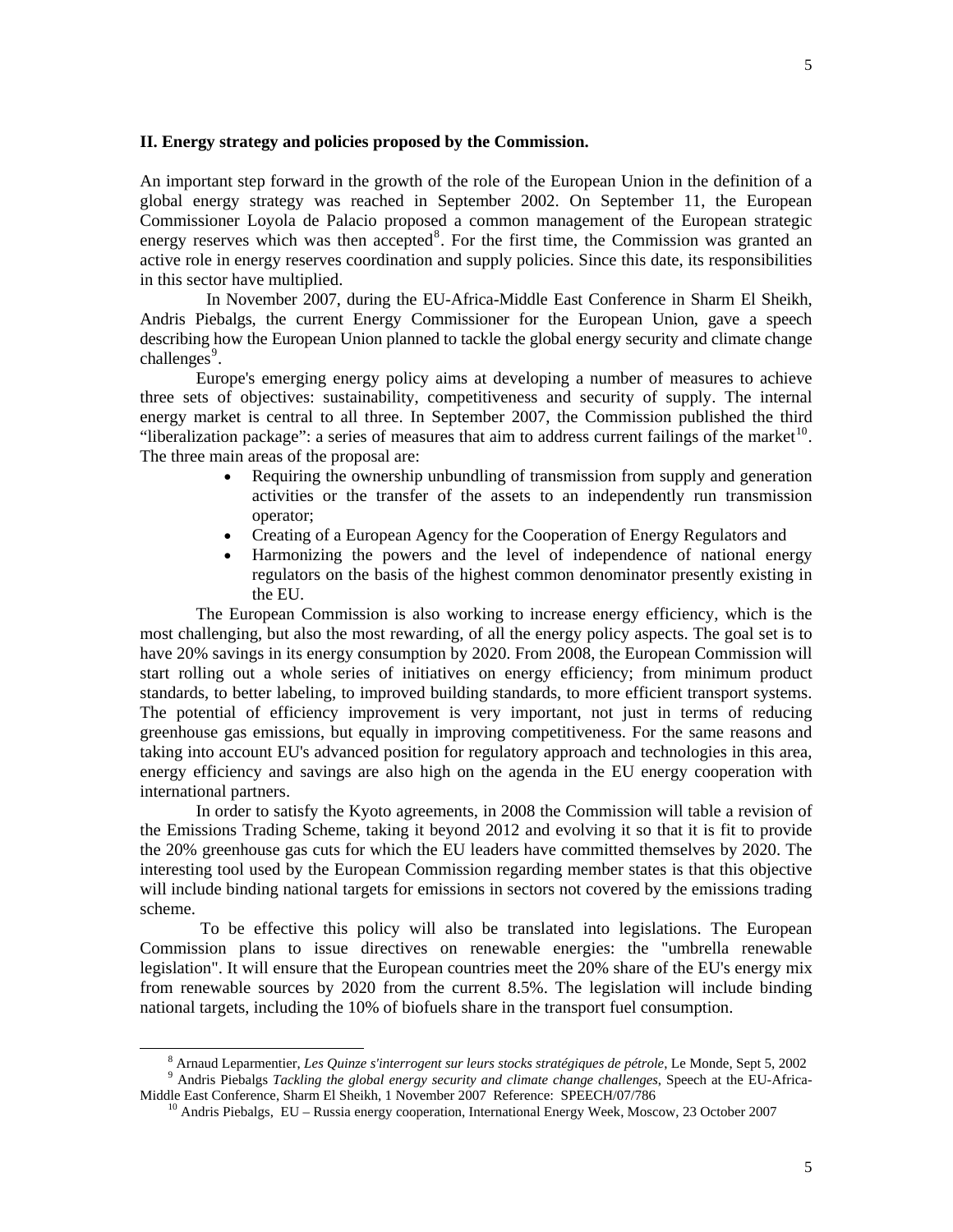The European Commission strategy is synthesized in the European Strategic Energy Technology Initiative (SET-Plan), a set of objectives which proposes incentives to be able to meet with the European target<sup>[11](#page-5-0)</sup>. The objective is to introduce a favorable regulatory framework for the development of  $CO<sub>2</sub>$  capture and storage technologies and encourage innovations in different areas such as a new generation of energy efficient equipment, carbon sequestration technologies and new materials that bring down the cost of wind and photovoltaic energy. The SET-Plan has four main objectives: define a new joint strategic plan, ensure a more effective implementation, increase resources and improve their use, and finally develop a new and reinforced approach to international cooperation.

## **1. Joint Strategic Planning**

Defining a joint strategic plan will enable a better orientation of efforts and would be the seed to bring together European researchers and industries. In early 2008, the Commission will create a Steering Group on Strategic Energy Technologies to ensure the execution of the SET-Plan, reinforcing the coherence between national, European and international efforts $12$ . The Group, chaired by the Commission, will be composed of high level government representatives from Member States.

In the first half of 2009, to review progress the Commission will organize a European Energy Technology Summit that will bring together all stakeholders in the entire innovation system, from industry to customers, as well as representatives of the European institutions, the financial community and international partners.

Finally, to support the definition of energy technology objectives, as well as to build consensus around the SET-Plan program, the Commission will establish open-access information and knowledge management system on energy technologies.

## **2. Improvement of the implementation of the European Union Energy Strategy**

In 2008, six new European Industrial Initiatives will be launched by the European Commission. Those projects will target sectors which working at Community level will add much value such as technologies for which the barriers, the scale of the investment and risk involved can be better tackled collectively. Here is the list of initiatives $13$ :

- **European Wind Initiative**: focus on large turbines and large systems validation and demonstration (relevant to on and off-shore applications).
- **Solar Europe Initiative**: focus on large-scale demonstration for photovoltaic and concentrated solar power.
- **Bio-energy Europe Initiative**: focus on 'next generation' biofuels within the context of an overall bio-energy use strategy.
- **European CO2 capture, transport and storage initiative**: focus on the whole system requirements, including efficiency, safety and public acceptance, to prove the viability of zero emission fossil fuel power plants at industrial scale.
- **European electricity grid initiative**: focus on the development of the smart electricity system, including storage, and on the creation of a European Centre to implement a research program for the European transmission network.

<span id="page-5-0"></span> <sup>11</sup> European Commission, *A European Strategic Energy Technology Plan (Set-Plan): 'Towards a Low Carbon Future'*

<span id="page-5-2"></span><span id="page-5-1"></span>[http://ec.europa.eu/energy/res/setplan/doc/com\\_2007/com\\_2007\\_0723\\_en.pdf](http://ec.europa.eu/energy/res/setplan/doc/com_2007/com_2007_0723_en.pdf) <sup>12</sup> Ibid.

 $13$  European Union press release, November  $23<sup>rd</sup>$  2007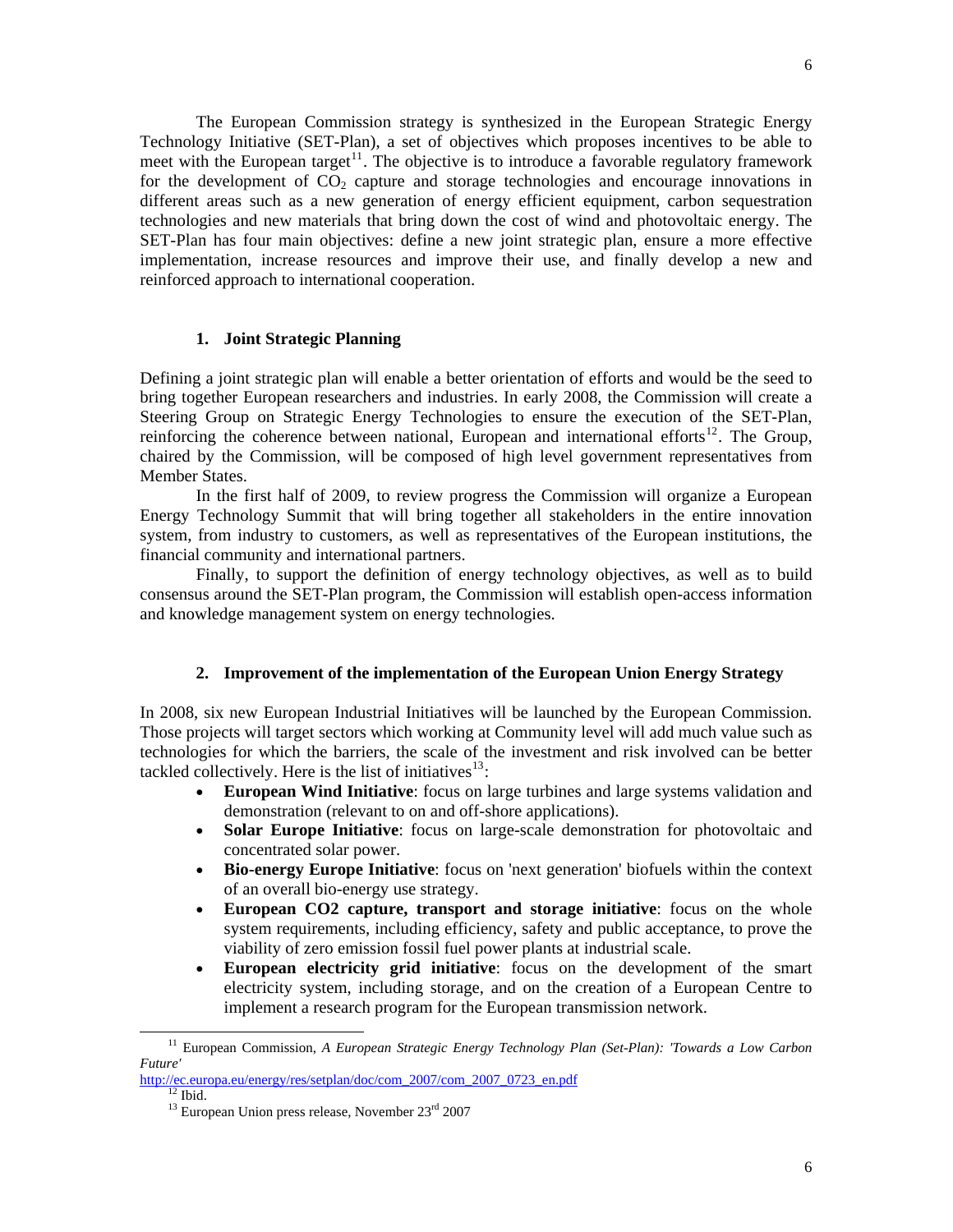• **Sustainable nuclear fission initiative**: focus on the development of Generation-IV technologies.

Several initiatives that are already being implemented, or are well advanced in their preparation, serve as illustrative examples: the European fusion research program and its flagship 'ITER'; the Single European Sky air traffic management research program (SESAR); the proposed Joint Technology Initiative on Fuel Cells and Hydrogen; and the proposed 'Clean Sky' Joint Technology Initiative on the environmental impacts of aviation.

The Commission also proposes to create a European Energy Research Alliance that would monitor cooperation around the SET-Plan priorities. The European Institute of Technology would provide an appropriate vehicle to realize this ambition, through a Knowledge and Innovation Community on energy and climate change. The Commission proposes to initiate in 2008 an action on European energy infrastructure networks and systems transition planning. It would contribute to optimizing and harmonizing the development of low carbon integrated energy systems across the EU and its neighboring countries.

## **3. Resources Management**

The implementation of the SET-Plan will help overcome the fragmentation of the European research and innovation base, leading to a better overall balance between cooperation and competition and encouraging more focus and coordination between different funding schemes and sources to optimize investment.

The Commission identified two main challenges:

- mobilizing additional financial resources, for research and related infrastructures, industrial-scale demonstration and market replication projects;
- ensuring education and training to deliver the quantity and quality of human resources required to take full advantage of the technology opportunities that the European energy policy will create  $14$ .

Moreover, the European Strategic Technology Plan should also include, at the end of 2008, propositions to finance low carbon technologies addressing resource needs and sources. The objective is to propose a comprehensive study that shall examine all potential avenues to leverage private investment, including private equity and venture capital.

## **4. International cooperation**

The European Union energy strategy is suffering from a lack of international cooperation. The measures proposed in the SET-Plan (e.g. the Steering Group, European Industrial Initiatives and the European Energy Research Alliance) should bring about a reinforced international cooperation strategy. The Commission is also emphasizing the importance of speaking with one voice within international realm in order to achieve a more coherent and stronger partnership effect. However, the European energy security will only be achieved through the development of new international partnerships that this paper will present in the next section.

<span id="page-6-0"></span> <sup>14</sup> European Commission, *Communication from the Commission to the Council, the European Parliament, the European Economic and Social Committee and the Committee of the Regions, A European Stategic Energy Technology Plan (Set-Plan), "Towards a Low Carbon Future",* November 22nd, 2007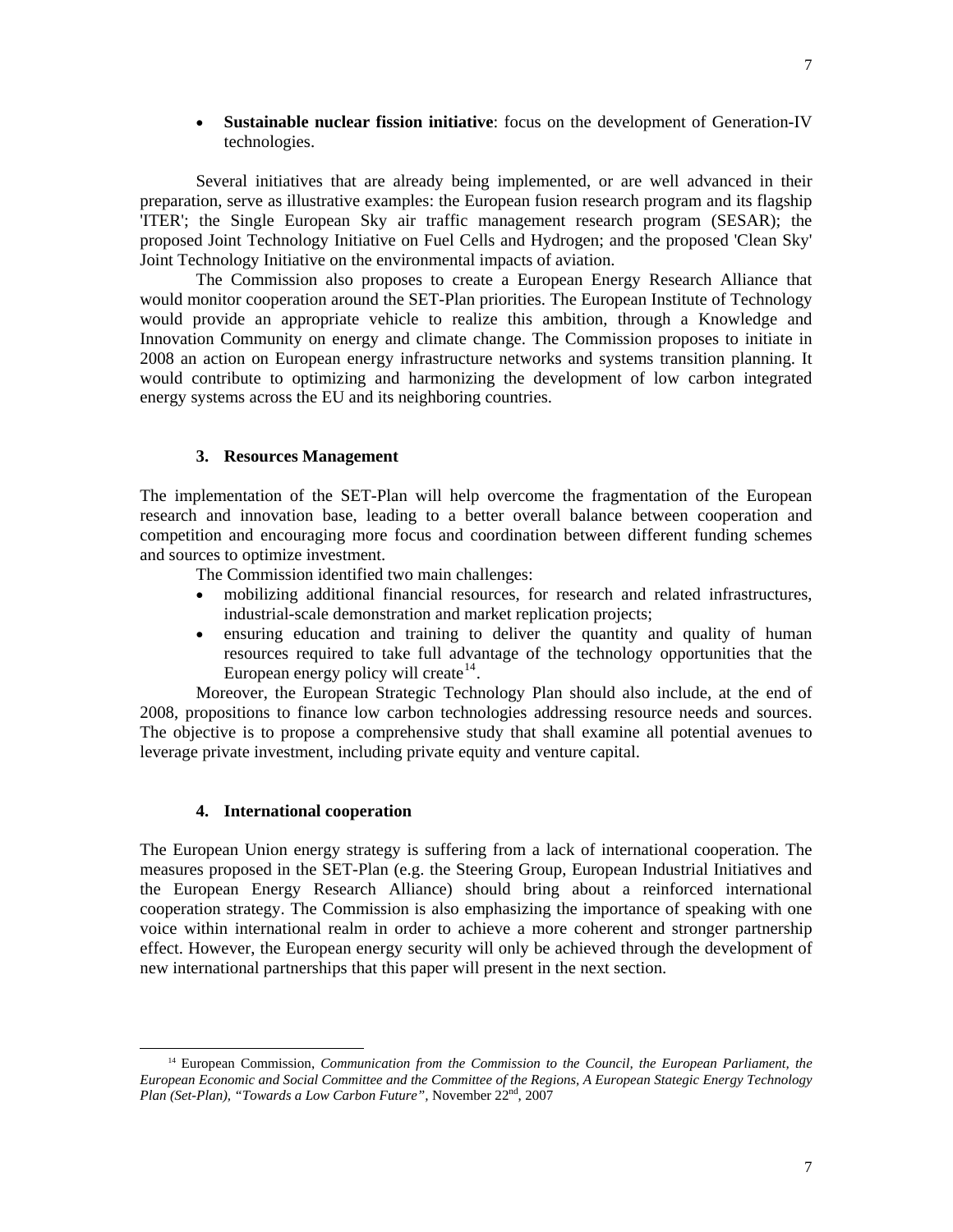## **III. The European energy strategy through the development of new international partnerships**

Following the oil shocks of the 1970s, the European Union has enjoyed inexpensive and easily available energy supplies which resulted in leaving the European Union dependent on fossil fuels, and reduced the interest for innovation and investment in new energy technologies. For the same reasons, the definition of regional agreement with Russia, the Middle East and other key suppliers have been delayed. As we have seen, the European Commission through its SET-Plan strategy is actively working to bridge this technology gap. Likewise, European diplomats are actively building a network of sustainable suppliers and ensuring the definition of a global distribution agreement at the international scene.

The conclusions of the March 2007 European Council<sup>[15](#page-7-0)</sup> show that the European Union has decided to develop a common external energy policy and to design key cooperation agreements prioritizing supply security and alternative energy developments. Towards this objective, the European Union issued a European Council Action Plan on Energy that shall be reviewed annually by the European Council. Moreover the European Commission has been invited by the Council to put forward an updated Strategic Energy Review in early 2009.

This Action Plan is composed by the development of a network of correspondents and the definition of regional strategies<sup>[16](#page-7-1)</sup>:

## **1. Network of Energy Security correspondents (NESCO)**

In May 2007 the European Commission established the Network of Energy Security Correspondent (NESCO) which consists of representatives of the European Commission, Council Secretariat and EU Member States<sup>[17](#page-7-2)</sup>. The objective of this initiative is to create a forum in which EU countries will be able to share assessments of external factors impacting Europe's energy supply and to exchange information on issues of importance to the EU's external energy policy. Although this new European network (NESCO) has just been created, it has already proven to be effective in its mission to warn European Union members on the threats existing in regards to European energy security. Together with the Gas coordination group<sup>[18](#page-7-3)</sup> and Oil supply group<sup>[19](#page-7-4)</sup>, the NESCO can play a major role in the definition of the European Union energy policies, particularly with regard to incidents or disputes which could threaten the flow of hydrocarbon supplies to the EU. One of the main advantages of NESCO is, indeed, its early warning role in possible crisis situations.

<span id="page-7-0"></span><sup>&</sup>lt;sup>15</sup> Council of the European Union, *Presidency Conclusion, May 2007*<br>http://www.consilium.europa.eu/ueDocs/cms\_Data/docs/pressData/en/ec/93135.pdf

<span id="page-7-1"></span><sup>&</sup>lt;sup>16</sup> European Commission, *Developing External Energy Policy for the EU*<br>http://www.europa.eu/rapid/pressReleasesAction.do?reference=MEMO/07/533

<span id="page-7-2"></span><sup>&</sup>lt;sup>17</sup> European Energy Forum, *Network of Energy Security Correspondents (NESCO)* [http://www.europeanenergyforum.eu/background-and-references/entities/european-union-institutions/network-of-](http://www.europeanenergyforum.eu/background-and-references/entities/european-union-institutions/network-of-energy-security-correspondents-nesco)

<span id="page-7-3"></span>[energy-security-correspondents-nesco](http://www.europeanenergyforum.eu/background-and-references/entities/european-union-institutions/network-of-energy-security-correspondents-nesco) 18 European Commission, *Security of Supply of Natural Gas*,

<http://europa.eu/scadplus/leg/en/lvb/l27047.htm> 19 European Commission, *Q&A on Management of Oil Reserves*,

<span id="page-7-4"></span>[http://europa.eu/rapid/pressReleasesAction.do?reference=MEMO/05/297&format=HTML&aged=1&language=EN&gu](http://europa.eu/rapid/pressReleasesAction.do?reference=MEMO/05/297&format=HTML&aged=1&language=EN&guiLanguage=en) [iLanguage=en](http://europa.eu/rapid/pressReleasesAction.do?reference=MEMO/05/297&format=HTML&aged=1&language=EN&guiLanguage=en)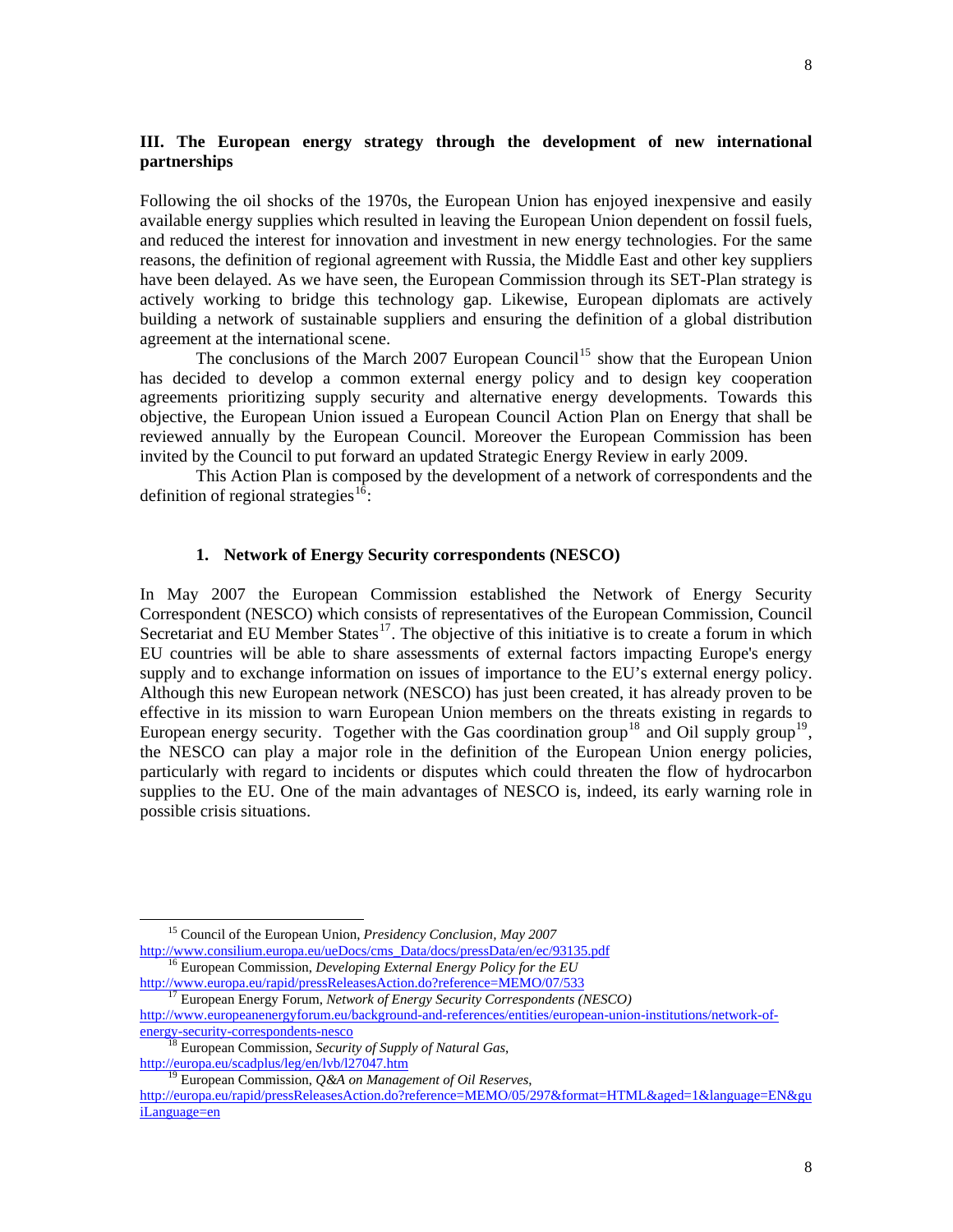## **2. Partnership with the Black Sea Region**

In the Black Sea and Caspian Sea Region, the "Baku Initiative" energy policy dialogue can be expected to entice the countries of the region to face the challenges in cooperation with the European Union and ensure new energy supplies from Central Asia to the European Union. The Black Sea region is a strategic partner for the European Union as it is both a production and transit a region for EU energy supplies. The European Commission therefore developed a new regional cooperation initiative, the Black Sea Synergy, in April  $2007^{20}$  $2007^{20}$ , which provides further support for continuing a dialogue on energy security with the EU's energy partners in the region. In this document, the European Union confirms its "specific interest in developing a sustainable and ecological oil dimension to its co-operation in the region, especially given the growing quantities of oil transiting the Black Sea, which have led to increasing safety and environmental concerns".

## **3. Partnership with the Central Asia region**

The development of an enhanced cooperation with the Caspian Sea region will allow the European Union to secure its supplies from Central Asia. In June 2007, the European Union therefore developed a specific regional strategy to diversify its energy trade partners and supply routes, on one hand, and also to outline Central Asia as a priority area for further co-operation. This new orientation compiled in a common declaration – "The EU and Central Asia: Strategy for a New Partnership<sup>[21](#page-8-1)</sup>" – reconfirmed the commitment to continue a regular energy dialogue at regional and bilateral levels. In this context, legal and regulatory harmonization in the energy sector continues to be promoted, including through the *Baku Initiative[22](#page-8-2).*

In interregional talks, both partners agreed to a long term partnership based on common interests and reciprocity to ensure the exploitation of the energy resources of Central Asian states through substantial and sustained investments. The Commission continues also to develop bilateral relations with individual countries in the region. One example is the implementation the Memorandum of Understanding on energy with Kazakhstan.<sup>[23](#page-8-3)</sup> The European Union also developed an enhanced cooperation with Turkmenistan and Uzbekistan.

## **4. Partnership with Russia**

The European Union has spent a lot of diplomatic effort trying to lift Poland's veto over the negotiations for a new treaty to replace the 1997 'partnership and co-operation agreement' (PCA). This is a necessary step in order to design a new cooperation agreement in the field of energy. The priority with respect to Russia, political conditions permitting, is to launch the negotiations on a post-PCA agreement which will include a substantial chapter on energy. At the last EU-

<span id="page-8-0"></span><sup>&</sup>lt;sup>20</sup> European Commission, *Black Sea Synergy - A New Regional Cooperation Initiative*<br>http://ec.europa.eu/world/enp/pdf/com07\_160\_en.pdf

<span id="page-8-1"></span><sup>&</sup>lt;sup>21</sup> Présidence de l'Union Européenne - Germany 2007, *The EU and Central Asia: Strategy for a New Partnership*, http://www.auswaertiges-amt.de/diplo/en/Europa/Aussenpolitik/Regionalabkommen/EU-Central Asia-Strategy.pdf

<span id="page-8-2"></span><sup>&</sup>lt;sup>22</sup> European Commission, *'Baku Initiative', an Energy Dialogue between the EU and the Countries of the Black Sea, Caspian Basin and their Neighbours,*

<span id="page-8-3"></span>[http://ec.europa.eu/external\\_relations/energy/baku\\_initiative/index.htm](http://ec.europa.eu/external_relations/energy/baku_initiative/index.htm) 23 European Commission, *Kazakhstan and the EU Set the Framework for their Energy Relations with the Signature of a Memorandum of Understanding*,

[http://europa.eu/rapid/pressReleasesAction.do?reference=IP/06/1679&format=HTML&aged=0&language=EN&guiLa](http://europa.eu/rapid/pressReleasesAction.do?reference=IP/06/1679&format=HTML&aged=0&language=EN&guiLanguage=fr) [nguage=fr](http://europa.eu/rapid/pressReleasesAction.do?reference=IP/06/1679&format=HTML&aged=0&language=EN&guiLanguage=fr)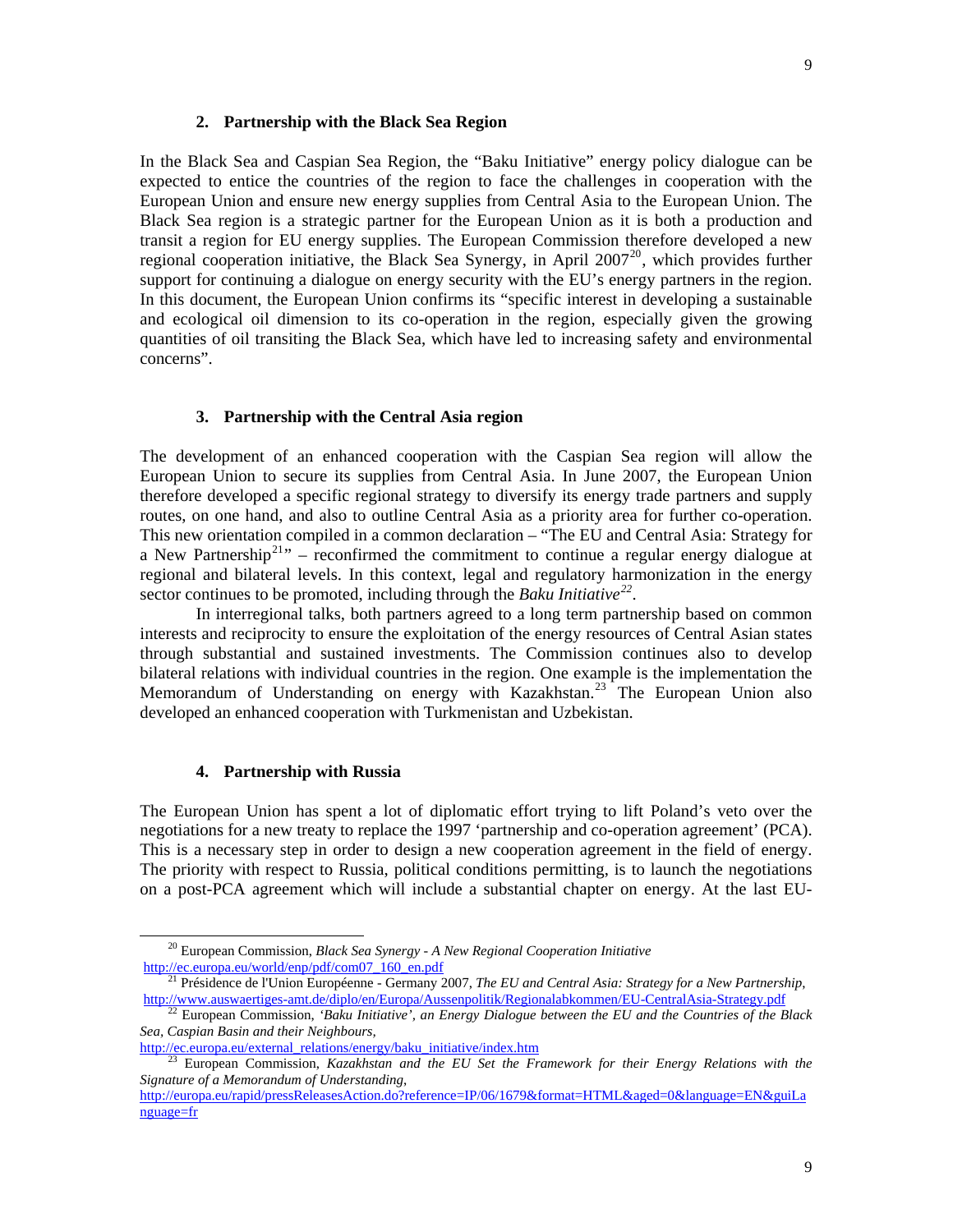Russia Summit in Mafra<sup>[24](#page-9-0)</sup>, it was agreed to establish an early warning mechanism on oil and gas supplies to the EU. Finally, three newly established Thematic Groups have been recently added to the Energy Dialogue between EU and Russia: energy strategies and forecasts; development of energy markets and energy efficiency.

## **5. European Neighborhood Policy (ENP)**

The European Neighborhood Policy (ENP) is composed of regional and bilateral agreements. Energy is, since its inception, a strategic element of the ENP. ENP countries are, as energy producer and transit countries, crucial for the EU's energy security. In this context the Commission has launched an analysis of all existing frameworks covering energy relations with third countries such as transit countries, regions and bodies in the ENP region in view of assessing the possible need for a legal framework for the EU-ENP energy relations.

As far as regional diplomacy is concerned, the Euro-Mediterranean Partnership (or Barcelona Process) supports regional efforts to develop harmonized legal and regulatory energy frameworks through such initiatives as development of a Euro-Mashrek gas market, the integration of electricity markets in Maghreb and cooperation between energy regulators. One of the main priorities of the ENP in the field of energy is the completion of an electricity and gas ring in the Euro-Mediterranean region. Another key project is the Arab Gas Pipeline that will bring additional gas resources from Egypt and potentially Iraq to the EU. The definition of those projects as strategic priorities has been reaffirmed during the Euro-Med Ministerial meeting that took place on 17 December 2007 in Cyprus<sup>[25](#page-9-1)</sup>.

The European Union is also carrying out bilateral negotiations such as the implementation of the Memorandum of Understanding of December 2005 on energy with Ukraine<sup>[26](#page-9-2)</sup>. This Memorandum develops the energy objectives outlined in the EU-Ukraine ENP Action Plan. Energy agreements with Ukraine have also an important emphasis on nuclear plants following the Chernobyl disaster. In September 2007, the joint Commission-IAEA-Ukraine evaluated the nuclear safety of the Ukrainian nuclear power plants and proposed a pledging conference to be organized in order to implement the necessary rehabilitation of the Ukrainian gas transit network $27$ .

Ukraine, as well as another energy partner on the European Union eastern border, Moldova, is currently observer in the Energy Community Treaty<sup>[28](#page-9-4)</sup> and both countries' membership is under consideration as a means of promoting legal and regulatory harmonization with the European Union. The European Commission increased its cooperation considerably with Moldova, and the two partners recently agreed on a common energy strategy<sup>[29](#page-9-5)</sup>. In 2007, joint declarations were signed on energy cooperation between the European Commission and

<span id="page-9-0"></span> <sup>24</sup> European Parliament, *EU-Russia Relations After the Mafra Summit*  [http://www.europarl.europa.eu/news/expert/infopress\\_page/030-12912-316-11-46-903-20071109IPR12793-12-11-](http://www.europarl.europa.eu/news/expert/infopress_page/030-12912-316-11-46-903-20071109IPR12793-12-11-2007-2007-false/default_en.htm)<br>2007-2007-false/default\_en.htm

<span id="page-9-1"></span><sup>&</sup>lt;sup>25</sup> Présidence de l'Union Européenne - Portugal 2007, *Conclusions : 9ème Réunion Ministérielle Euro-Méditerranéenne Des Affaires Étrangères,*<br>
<u>http://www.eu2007.pt/UE/vFR/Noticias\_Documentos/20071106Conclusoes9MNES.htm</u>

<span id="page-9-2"></span><sup>&</sup>lt;sup>26</sup> Mission of Ukraine to European Communities, *Memorandum of Understanding on Cooperation in the Field of Energy between Ukraine and the European Union*

<sup>&</sup>lt;sup>27</sup> Uranium Information Center, *Safety of Nuclear Power Reactors*, Nuclear Issues Briefing Paper 14

<span id="page-9-4"></span><span id="page-9-3"></span><http://www.uic.com.au/nip14.htm><br><sup>28</sup> European Commission, *The Energy Community Treaty*, Official Journal of the European Union<br>http://eur-lex.europa.eu/LexUriServ/LexUriServ.do?uri=OJ:L:2006:198:0018:0037:EN:PDF

<span id="page-9-5"></span>European Commission, Partnership and Cooperation Agreement - Full Text Signed on 28 November 1994 by *the European Union and the Republic of Moldova*

[http://ec.europa.eu/external\\_relations/ceeca/pca/pca\\_moldova.pdf](http://ec.europa.eu/external_relations/ceeca/pca/pca_moldova.pdf)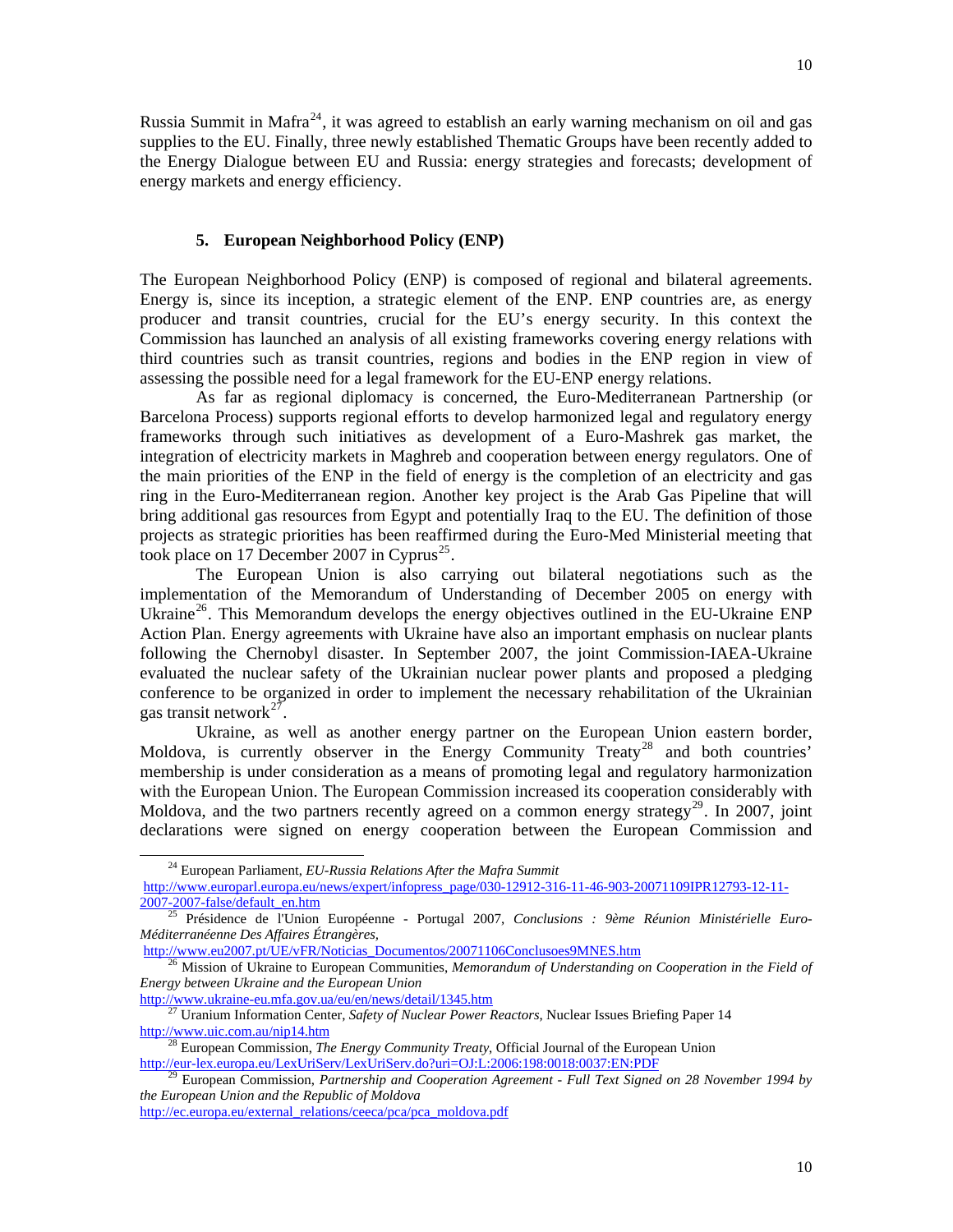11

Morocco<sup>[30](#page-10-0)</sup> as well as with Jordan<sup>[31](#page-10-1)</sup> in order to provide a framework for reinforcing energy relations.

In regards to Morocco, the cooperation will focus on strengthening its role as a transit country for gas supplies to the EU as well as an electricity exporter to the EU. Energy cooperation with Jordan focuses on, among other issues, support for Jordan's energy policy, on enhancing energy security in the region to facilitate the future gas transit to the EU, as well as ensuring highest standards of nuclear safety.

Finally, discussions are under way to enhance energy relations between the EU and two major energy suppliers in the region: Algeria<sup>[32](#page-10-2)</sup> and Egypt<sup>[33](#page-10-3)</sup>. While the negotiations with Egypt on an energy partnership are in their final stages, the EU and Algeria reached an agreement on territorial restrictions and alternative clauses in gas supply contracts in July 2007. This represents a further step in deepening the strategic energy relations between Algeria and the EU.

## **6. Partnership developments with Middle East countries**

Taking into consideration the importance of the Middle East in terms of its gas and oil reserves as well as its significant renewable energy potential, the European Commission continues to develop energy relations with the countries in the region. This was one of the objectives of the EU-Africa-Middle East Energy Conference held on 1 November 2007 in Sharm El Sheikh<sup>[34](#page-10-4)</sup>. This conference, hosted by the European Commission and Egypt brought together the major energy players in the region in order to discuss cooperation in enhancing regional energy security, addressing climate change and improving access to energy services. Conference participants agreed to develop technical cooperation in order to address the issue of clean energy technologies, such as solar and wind technologies.

## **7. Cooperation with other key energy partners**

Energy plays an ever more central role in the bilateral relations between the EU and third countries. The newly established EU-Brazil strategic partnership, launched at the first EU-Brazil Summit in July 2007 includes, *inter alia,* commitments to cooperate on renewable energy, with a special focus on biofuels, low carbon energy technologies, and increasing energy efficiency. The commitment to work together closely, including at the global level, was also confirmed at the

 <sup>30</sup> European Commission, *EU-Morocco: Association Council Decides to Strengthen Bilateral Relations*

<span id="page-10-0"></span>[http://europa.eu/rapid/pressReleasesAction.do?reference=IP/07/1155&format=HTML&aged=0&language=ENLanguag](http://europa.eu/rapid/pressReleasesAction.do?reference=IP/07/1155&format=HTML&aged=0&language=ENLanguage=en)e=2007<br>
Electric Contention

<span id="page-10-1"></span>European Commission, *La Commission Signe Une Déclaration Commune Sur Les Priorités De Coopération Dans Le Domaine Énergétique Avec La Jordanie.*

[http://europa.eu/rapid/pressReleasesAction.do?reference=IP/07/1642&format=HTML&aged=0&language=FR&guiLan](http://europa.eu/rapid/pressReleasesAction.do?reference=IP/07/1642&format=HTML&aged=0&language=FR&guiLanguage=en) [guage=en](http://europa.eu/rapid/pressReleasesAction.do?reference=IP/07/1642&format=HTML&aged=0&language=FR&guiLanguage=en) 32 Paul Belkin, *The European Union's Energy Security Challenges.* US Congress Research Service, January 30

<span id="page-10-2"></span><sup>2008.&</sup>lt;br>http://www.fas.org/sgp/crs/row/RL33636.pdf

<span id="page-10-3"></span><sup>&</sup>lt;sup>33</sup> The European Commission's Delegation to Egypt, *Egypt and the EU to Boost Energy Cooperation with Africa and Middle East*

<span id="page-10-4"></span>

<http://www.delegy.ec.europa.eu/en/News/523.asp> 34 European Commission, *EU Meets its Southern Energy Partners in Egypt*

[http://europa.eu/rapid/pressReleasesAction.do?reference=IP/07/1633&format=HTML&aged=0&language=EN&guiLa](http://europa.eu/rapid/pressReleasesAction.do?reference=IP/07/1633&format=HTML&aged=0&language=EN&guiLanguage=en) [nguage=en](http://europa.eu/rapid/pressReleasesAction.do?reference=IP/07/1633&format=HTML&aged=0&language=EN&guiLanguage=en)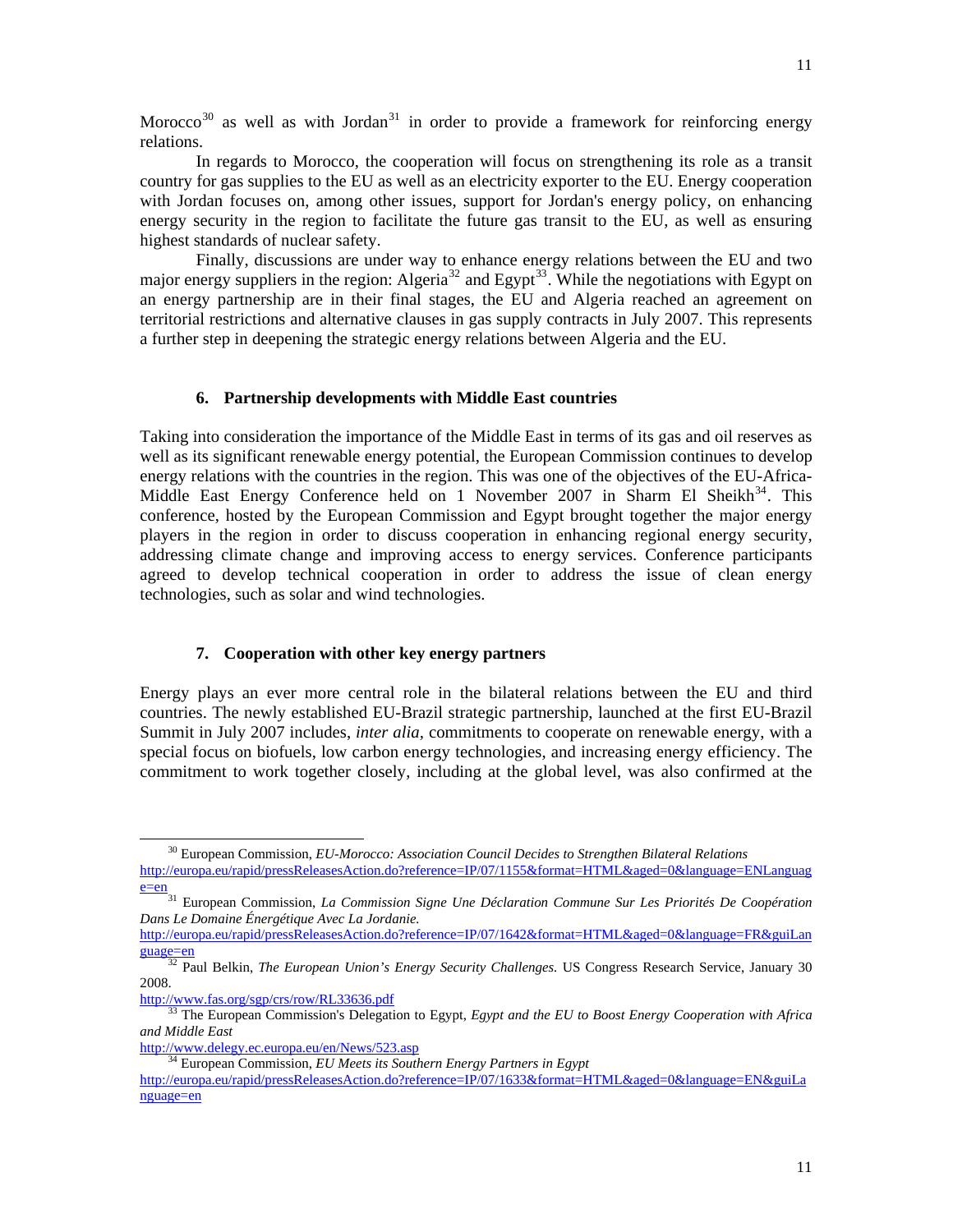International Conference on Biofuels organized by the European Commission on 5 July 2007 in Brussels $^{35}$  $^{35}$  $^{35}$ .

The relations between the European Union and China also tackle energy security which is considered by both powers as a key issue. The energy cooperation between both powers is managed within the recently created EU-China Clean Energy Centre in Beijing. A practical example of the participation of the European Union is the support offered by the European Commission to the construction of a clean-coal-technology power plant<sup>[36](#page-11-1)</sup>.

Another key energy partner for EU is Norway. Norway has a specific importance for the European Union. First of all, it is the world's third largest exporter of oil and gas, enjoying stable economic and political institutions. Moreover, Norway is also the EU's second most important supplier of gas. Norway and the European Union therefore agreed to coordinate their energy policies and develop common objectives through the implementation of research and technological development funds in order to solve environmental issues, such as carbon capture and storage.

Finally, both the European Union and the United States are facing the same interests in energy security as they are the world's largest energy consumers. In order to cooperate in tackling those issues, they agreed in developing energy relations in areas such as biofuels, energy efficiency, energy technology and global energy security<sup>[37](#page-11-2)</sup> through the EU-US strategic energy cooperation designed during the 2006 EU-US Summit in Vienna. Another agreement to work on the development of compatible standards for biofuels also gathers the European Union, the United States and Brazil.

## **Conclusion**

While it was usually considered to be reserved to the national domain, the topic of energy has arisen to the center of intense diplomatic activity in the last few years. This evolution is in compatibility with the original spirit of the European integration process which placed the question of energy at the center of two of its three founding treaties (ECSC and EURATOM).

 Energy policies have an economic component but are also representing a crucial strategic topic. As the European Union is so dependent on its foreign suppliers, importing close to 80% of its needs, it is urgent that the 27 countries continue to develop a common strategy to ensure the sustainability and the security of this essential supply. The European Commission is playing a very important role in implementing this strategy by both encouraging the development of alternative energy production within the European Union through research programs on Nuclear Energy and incentives on technology development to allow a competitive production of renewable energies and on the other hand by developing enhanced cooperation with European economic partners and energy suppliers around the world.

 The signing of the Treaty of Lisbon, giving more power to a common foreign affairs approach through the designation of a Vice President of the Commission with the title of Union Minister for Foreign Affairs, and reinforcing the possibilities to develop new legislation in the topic of energy will help the European Union in implementing a sustainable energy strategy.

 <sup>35</sup> Bioethanol – Alcosuisse, Oil and Climate - A Century of Oil

<span id="page-11-0"></span>http://www.etha-<br>plus.ch/upload/argus/2007\_07\_05\_EurActiv\_LUE\_et\_le\_Bresil\_concluent\_un\_partenariat\_strategique.pdf

<span id="page-11-1"></span><sup>&</sup>lt;sup>36</sup> Chatham House, *Interdependencies on Energy and Climate Security for China and Europe* [http://www.eu-china-energy-climate.net](http://www.eu-china-energy-climate.net/) 37 Council of the European Union, *EU-US Summit - Vienna, 21 June 2006*,

<span id="page-11-2"></span>[http://www.consilium.europa.eu/ueDocs/cms\\_Data/docs/pressData/en/er/90176.pdf](http://www.consilium.europa.eu/ueDocs/cms_Data/docs/pressData/en/er/90176.pdf)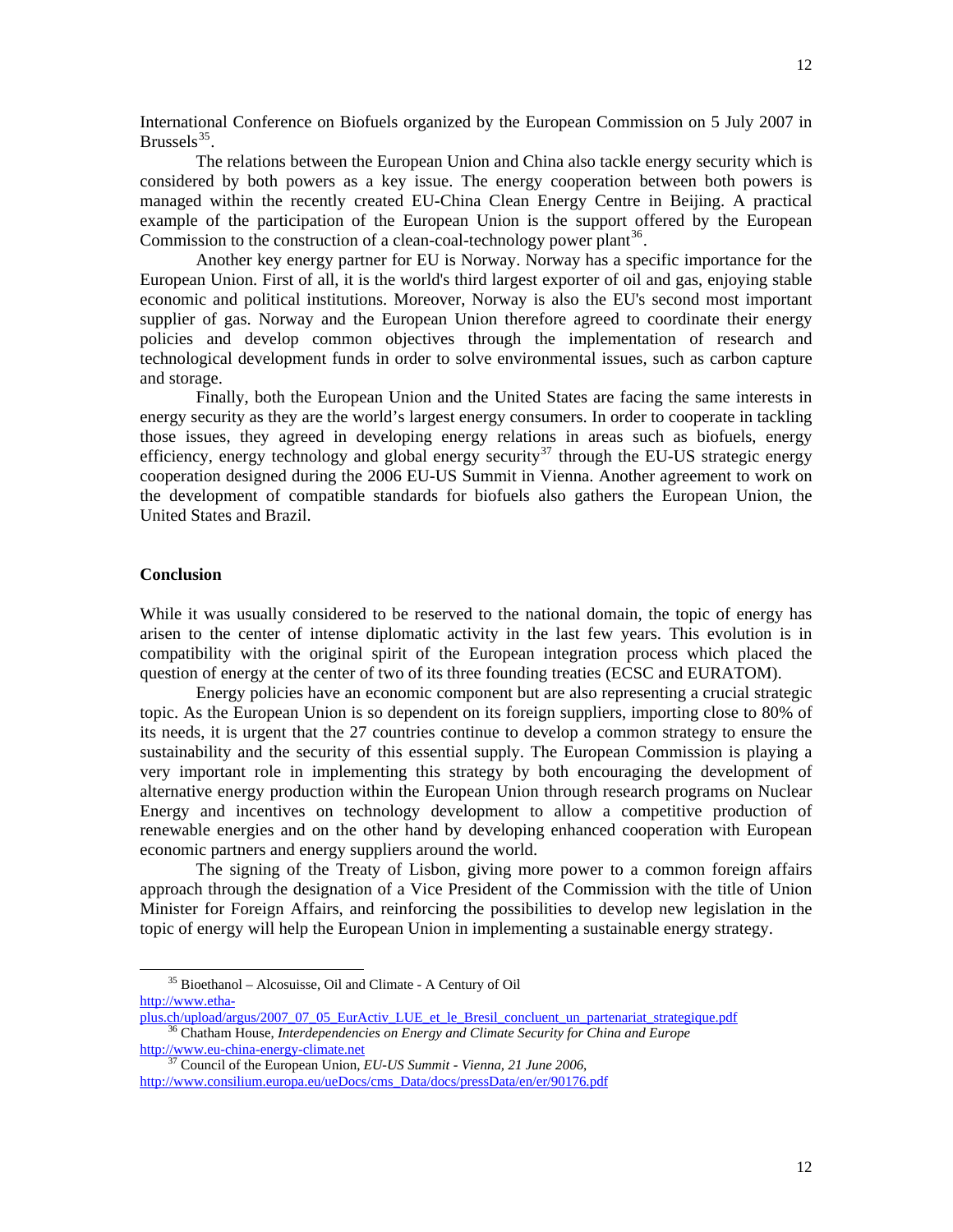#### **Bibliography**

- Bahgat, Gawdat. *Europe's Energy Security: Challenges and Opportunities*. International Affairs 82, no. 5 (09/24, 2006): 961-975.
- Belkin, Paul, *The European Union's Energy Security Challenges*, US Congress Research Service. [http://www.fas.org/sgp/crs/row/RL33636.pdf.](http://www.fas.org/sgp/crs/row/RL33636.pdf)
- Bioethanol Alcosuisse. *Oil and Climate A Century of Oil,* <http://www.etha-plus.ch/index.php?id=23&L=2>.
- Black, R. A., Jnr. *Plus Ca Change, Plus c'est La Meme Chose: Nine Governments in Search of a Common Energy Policy*. In *Policy Making in the European Community*, edited by H. Wallace, W.Wallace and C. Webb. Chichester ed., 165-197 John Wiley and Sons, 1977.
- Chatham House. *Interdependencies on Energy and Climate Security for China and Europe,* [http://www.eu-china](http://www.eu-china-energy-climate.net/)[energy-climate.net/](http://www.eu-china-energy-climate.net/).
- Council of the European Union. *EU-US Summit Vienna, 21 June 2006.*  [http://www.consilium.europa.eu/ueDocs/cms\\_Data/docs/pressData/en/er/90176.pdf](http://www.consilium.europa.eu/ueDocs/cms_Data/docs/pressData/en/er/90176.pdf).

———. *Presidency Conclusions*, [http://www.consilium.europa.eu/ueDocs/cms\\_Data/docs/pressData/en/ec/93135.pdf.](http://www.consilium.europa.eu/ueDocs/cms_Data/docs/pressData/en/ec/93135.pdf)

- Dannreuther, Roland. *European Union Foreign and Security Policy: Towards a Neighbourhood Strategy*. London ; New York: Routledge, 2004.
- Doran, Charles F. and Stephen W. Buck. *The Gulf, Energy, and Global Security: Political and Economic Issues*. Boulder, Colo.: L. Rienner Publishers, 1991.
- Euractiv, *Géopolitique Des Approvisionnements Énergétiques De l'UE.* [http://www.euractiv.com/fr/industrie/geopolitique-approvisionnements-energetiques-ue/article-142797.](http://www.euractiv.com/fr/industrie/geopolitique-approvisionnements-energetiques-ue/article-142797)
- European Commission, *Green Paper,* 2006.
- ———. *EU-Morocco: Association Council Decides to Strengthen Bilateral Relations.* [http://europa.eu/rapid/pressReleasesAction.do?reference=IP/07/1155&format=HTML&aged=0&language=ENL](http://europa.eu/rapid/pressReleasesAction.do?reference=IP/07/1155&format=HTML&aged=0&language=ENLanguage=en) [anguage=en](http://europa.eu/rapid/pressReleasesAction.do?reference=IP/07/1155&format=HTML&aged=0&language=ENLanguage=en).
- ———. *La Commission Signe Une Déclaration Commune Sur Les Priorités De Coopération Dans Le Domaine Énergétique Avec La Jordanie.*

[http://europa.eu/rapid/pressReleasesAction.do?reference=IP/07/1642&format=HTML&aged=0&language=FR&](http://europa.eu/rapid/pressReleasesAction.do?reference=IP/07/1642&format=HTML&aged=0&language=FR&guiLanguage=en) [guiLanguage=en](http://europa.eu/rapid/pressReleasesAction.do?reference=IP/07/1642&format=HTML&aged=0&language=FR&guiLanguage=en).

———. *'Baku Initiative', an Energy Dialogue between the EU and the Countries of the Black Sea, Caspian Basin and their Neighbours.* [http://ec.europa.eu/external\\_relations/energy/baku\\_initiative/index.htm.](http://ec.europa.eu/external_relations/energy/baku_initiative/index.htm)

———. *Black Sea Synergy - A New Regional Cooperation Initiative.*  [http://ec.europa.eu/world/enp/pdf/com07\\_160\\_en.pdf](http://ec.europa.eu/world/enp/pdf/com07_160_en.pdf)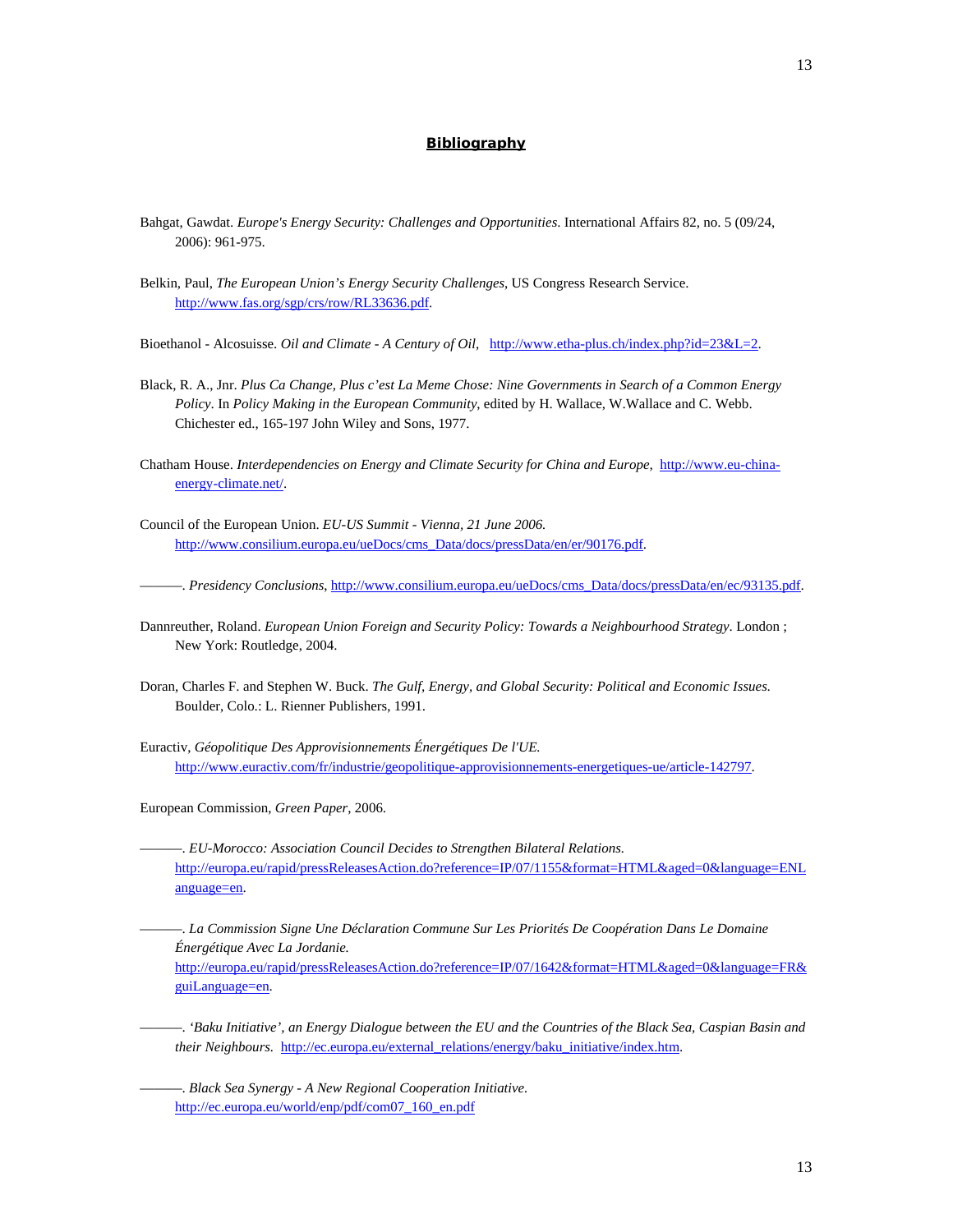———. *Developing External Energy Policy for the EU.* <http://www.europa.eu/rapid/pressReleasesAction.do?reference=MEMO/07/533>.

- The Energy Community Treaty. Official Journal of the European Union. [http://eur](http://eur-lex.europa.eu/LexUriServ/LexUriServ.do?uri=OJ:L:2006:198:0018:0037:EN:PDF)[lex.europa.eu/LexUriServ/LexUriServ.do?uri=OJ:L:2006:198:0018:0037:EN:PDF](http://eur-lex.europa.eu/LexUriServ/LexUriServ.do?uri=OJ:L:2006:198:0018:0037:EN:PDF).
	- ———. *EU Meets its Southern Energy Partners in Egypt.*  [http://europa.eu/rapid/pressReleasesAction.do?reference=IP/07/1633&format=HTML&aged=0&language=EN&](http://europa.eu/rapid/pressReleasesAction.do?reference=IP/07/1633&format=HTML&aged=0&language=EN&guiLanguage=en) [guiLanguage=en](http://europa.eu/rapid/pressReleasesAction.do?reference=IP/07/1633&format=HTML&aged=0&language=EN&guiLanguage=en).
- ———. *A European Strategic Energy Technology Plan (Set-Plan) 'Towards a Low Carbon Future'.* [http://ec.europa.eu/energy/res/setplan/doc/com\\_2007/com\\_2007\\_0723\\_en.pdf.](http://ec.europa.eu/energy/res/setplan/doc/com_2007/com_2007_0723_en.pdf)

———. *European Union Press Release* November 23rd 2007.

———. *Kazakhstan and the EU Set the Framework for their Energy Relations with the Signature of a Memorandum of Understanding.*

[http://europa.eu/rapid/pressReleasesAction.do?reference=IP/06/1679&format=HTML&aged=0&language=EN&](http://europa.eu/rapid/pressReleasesAction.do?reference=IP/06/1679&format=HTML&aged=0&language=EN&guiLanguage=fr) [guiLanguage=fr.](http://europa.eu/rapid/pressReleasesAction.do?reference=IP/06/1679&format=HTML&aged=0&language=EN&guiLanguage=fr)

———. *Partnership and Cooperation Agreement - Full Text Signed on 28 November 1994 by the European Union and the Republic of Moldova.* [http://ec.europa.eu/external\\_relations/ceeca/pca/pca\\_moldova.pdf.](http://ec.europa.eu/external_relations/ceeca/pca/pca_moldova.pdf)

———. *Q&A on Management of Oil Reserves.* [http://europa.eu/rapid/pressReleasesAction.do?reference=MEMO/05/297&format=HTML&aged=1&language=E](http://europa.eu/rapid/pressReleasesAction.do?reference=MEMO/05/297&format=HTML&aged=1&language=EN&guiLanguage=en) [N&guiLanguage=en.](http://europa.eu/rapid/pressReleasesAction.do?reference=MEMO/05/297&format=HTML&aged=1&language=EN&guiLanguage=en)

———. *Security of Supply of Natural Gas.* <http://europa.eu/scadplus/leg/en/lvb/l27047.htm>

European energy Forum. *Network of Energy Security Correspondents (NESCO).*  [http://www.europeanenergyforum.eu/background-and-references/entities/european-union-institutions/network](http://www.europeanenergyforum.eu/background-and-references/entities/european-union-institutions/network-of-energy-security-correspondents-nesco)[of-energy-security-correspondents-nesco.](http://www.europeanenergyforum.eu/background-and-references/entities/european-union-institutions/network-of-energy-security-correspondents-nesco)

European Parliament. *EU-Russia Relations After the Mafra Summit*. [http://www.europarl.europa.eu/news/expert/infopress\\_page/030-12912-316-11-46-903-20071109IPR12793-12-](http://www.europarl.europa.eu/news/expert/infopress_page/030-12912-316-11-46-903-20071109IPR12793-12-11-2007-2007-false/default_en.htm) [11-2007-2007-false/default\\_en.htm](http://www.europarl.europa.eu/news/expert/infopress_page/030-12912-316-11-46-903-20071109IPR12793-12-11-2007-2007-false/default_en.htm).

Gasteyger, Curt Walter. *The Future for European Energy Security*. New York: St. Martin's Press, 1985.

George, Stephen. *Politics and Policy in the European Community.* Oxford University Press, 1996.

- Godement, François, Fraṅoise Nicolas, Taizo Yakushiji, Council for Asia-Europe Cooperation, and Institut Français des relations internationales. *Asia and Europe : Cooperating for Energy Security*. Paris, France; Washington, D.C: Institut francais des relations internationales; Brookings Institution Press distributer, 2004.
- Legvold, Robert, Celeste A. Wallander, and the American Academy of Arts and Sciences. *Swords and Sustenance: The Economics of Security in Belarus and Ukraine*. American Academy Studies in Global Security. Cambridge, MA: American Academy of Arts and Sciences: MIT Press, 2004.

Leparmentier, Arnaud. *Les Quinze s'interrogent sur leurs Stocks Stratégiques de Pétrole*. Le Monde*,* Sept 5, 2002.